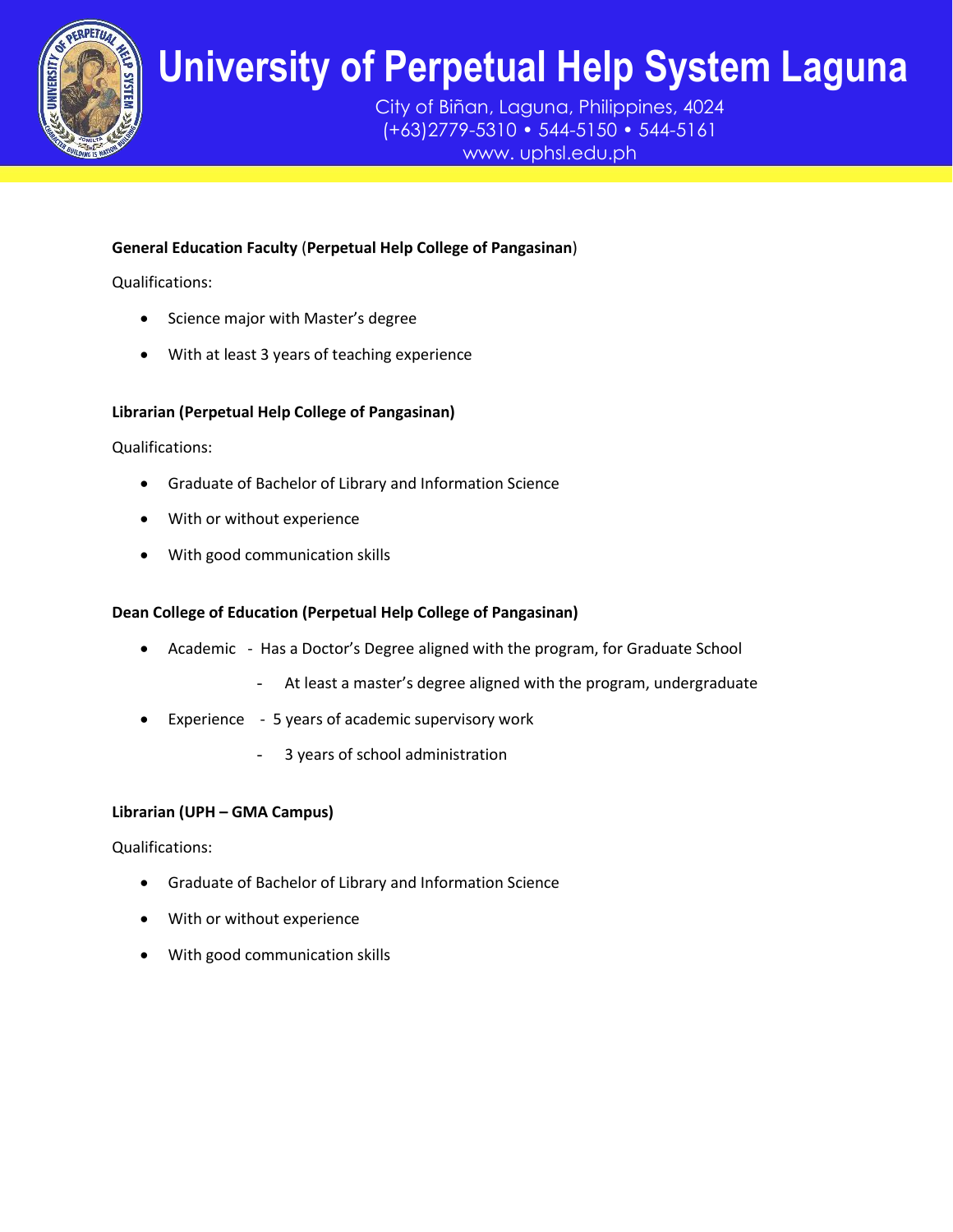

City of Biñan, Laguna, Philippines, 4024 (+63)2779-5310 • 544-5150 • 544-5161 www. uphsl.edu.ph

### **Guidance Associate (UPH- GMA Campus)**

Qualifications:

- **•** Graduate of AB/BS Psychology with Master's in Guidance & Counseling or Still on going
- With or without experience
- With good communication skills

### **Faculty College of Nursing (Isabela Campus, GMA)**

- Academics: BS Nursing / Master's degree and preferably with License
- Work Experience: at least three (3) years of teaching experience

#### **Marketing Staff (UPH-GMA Campus)**

Qualifications:

- Graduate of BSBA Course or any four-year course
- With or without experience
- With good communication skills

### **Executive Assistant (JONELTA)**

Qualifications:

- Any business or behavioral science course
- Masters or PhD Degree is an advantage

#### Experience

- Experience in Human Resource Management is an advantage
- Requires 2 years of relevant experience in a complex organization and must have a proven track record of managing in an executive management.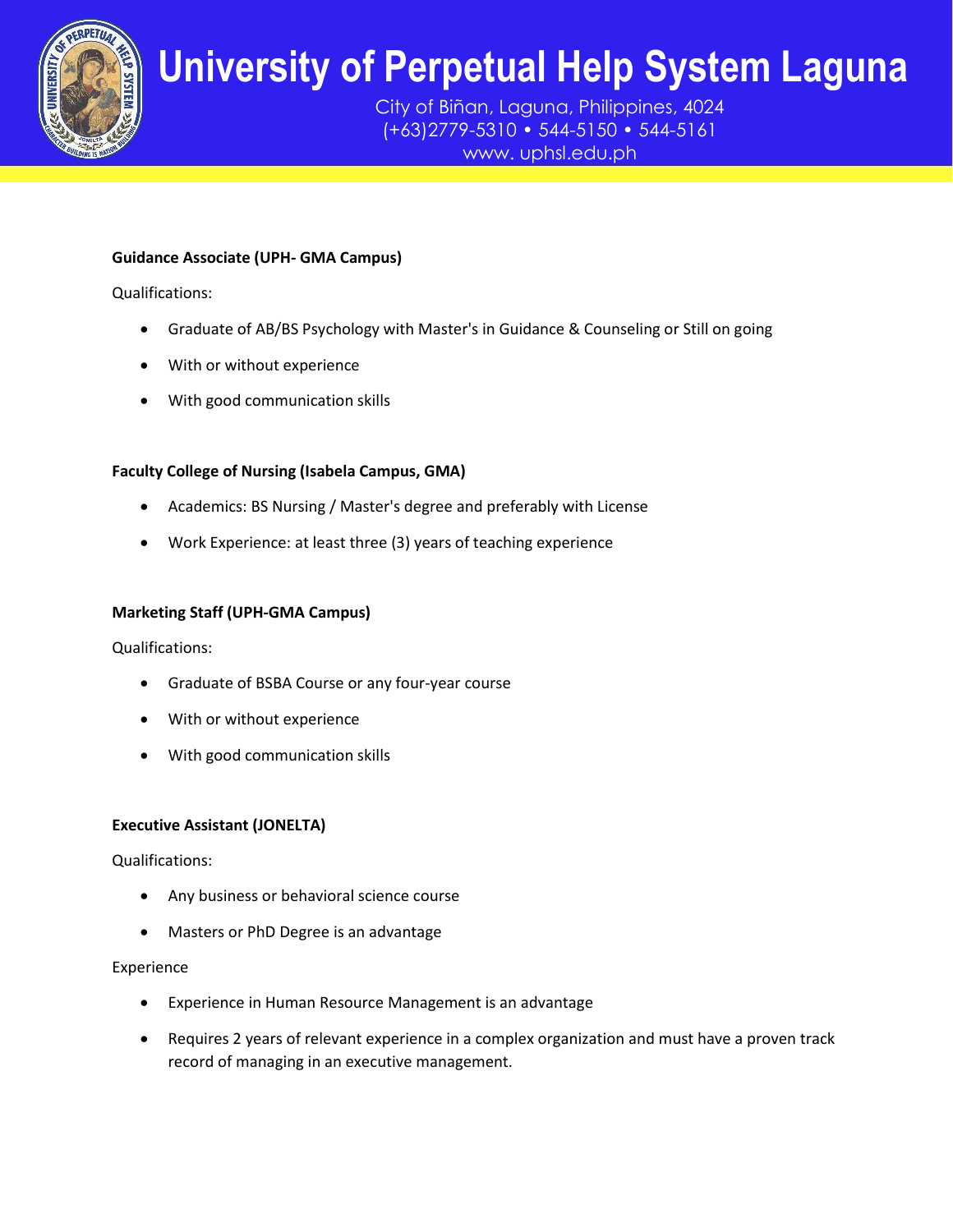

City of Biñan, Laguna, Philippines, 4024 (+63)2779-5310 • 544-5150 • 544-5161 www. uphsl.edu.ph

### **Guidance Counselor (UPHSL & GMA)**

Qualifications:

- **The Graduate of AB/BS Psychology with Master's in Guidance & Counseling<br>
A Unith or without experience**
- With or without experience
- **•** Preferably with license (Registered Guidance Counselor) RGC
- With good communication skills

### **Laboratory Technician** (**UPHSL**)

#### Qualification

- Graduate of Bachelor of Science in Civil Engineering
- at least 1 2 years' experience as Laboratory Technician in a School setting
- has related experience in facilities and equipment maintenance
- must residing near Biñan Laguna

### **Math Professor** (**UPHSL**)

Qualifications:

- Mathematics major with Master's degree
- Can also teach Physics
- With at least 3 years of teaching experience

#### **Full Time Senior High School Teacher (UPHSL)**

Qualifications:

- Business or accountancy major with Master's degree
- Can also teach Business Subject
- With or without teaching experience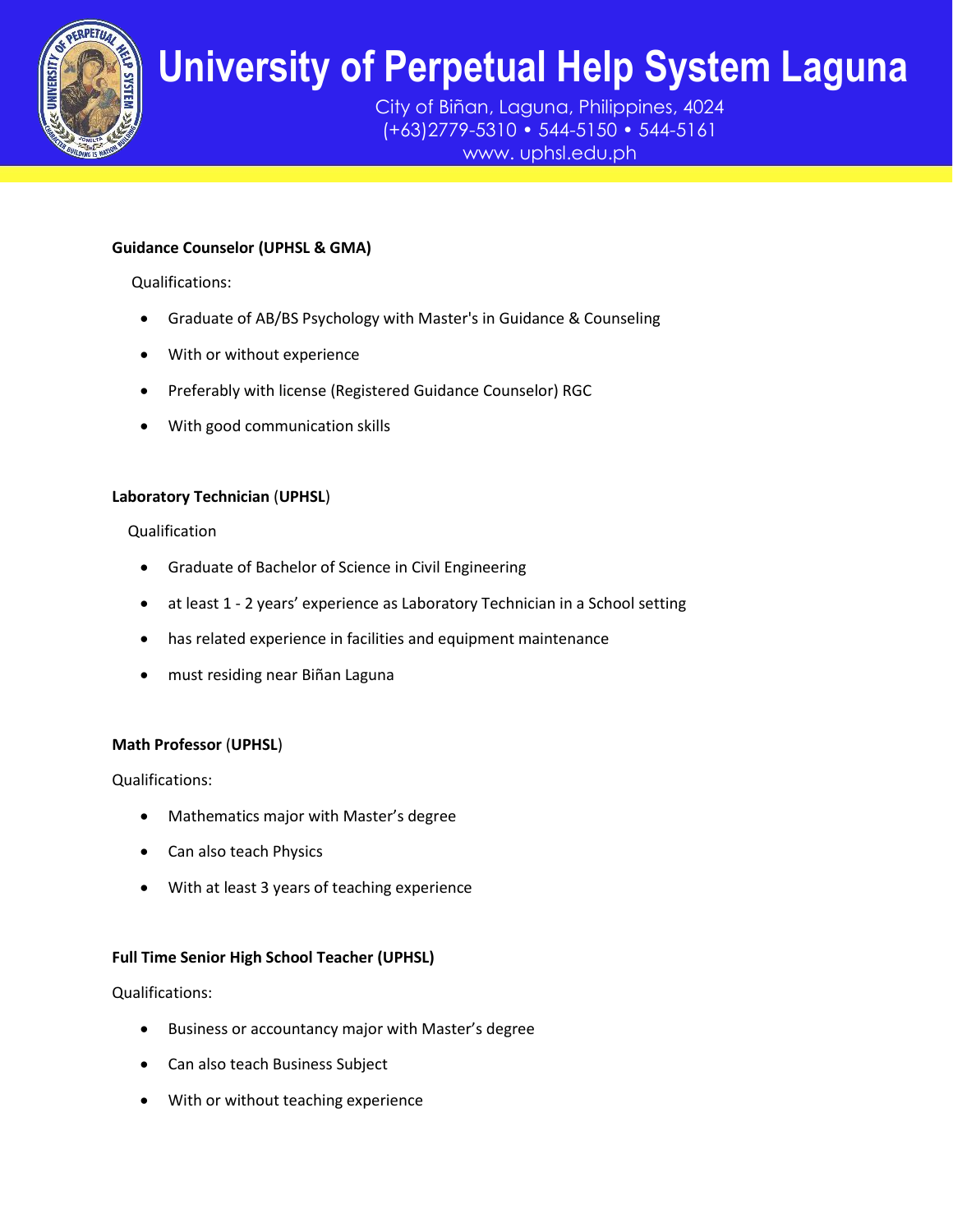

City of Biñan, Laguna, Philippines, 4024 (+63)2779-5310 • 544-5150 • 544-5161 www. uphsl.edu.ph

## **UPH-Medical Center**

**NSD**

- **1. HEAD NURSE**
- **UPH**<br>UPH<sub>PH</sub> - **Academic:** Bachelor's Degree in Nursing with preferably units of M.A in Nursing.
	- **Experience:** Three (3) years of clinical experience; preferably with one year leadership<br>experience. experience.
	- **Licensure:** Current Philippine Licensure required
	- **Certification:** All areas: BLS certification
		- Special areas: ICU & ER with ALS certification NICU with NALS Certification.

### **2. STAFF NURSE**

- **Academic:** Bachelor's Degree in Nursing
- **Experience:** None, General Clinical nursing experience preferred
- Licensure: Current Philippine Licensure required
- **3. NURSING ASSISTANT**
	- Academic: Graduate of Midwifery, Caregiver Program or any four (4) year course
	- **Work experience:** At least one (1) year experience
- **4. ORDERLY**
	- **Academic:** College Level
	- **Experience:** At least one (1) year relevant experience

## **HVI/CVDC**

- **1. HEAD NURSE**
	- **Academic:** Bachelor's Degree in Nursing
	- **Experience:** None, General Clinical Nursing Service preferred
	- Licensure: Current Philippine Licensure required
- **2. STAFF NURSE**
	- Academic: Bachelor's Degree in Nursing
	- **Experience:** None, General Clinical Nursing Service preferred
	- Licensure: Current Philippine Licensure required
- **3. NURSING ASSISTANT**
	- **Academic:** Graduate of Midwifery, Caregiver Program or any four (4) year course
	- **Work experience:** At least one (1) year experience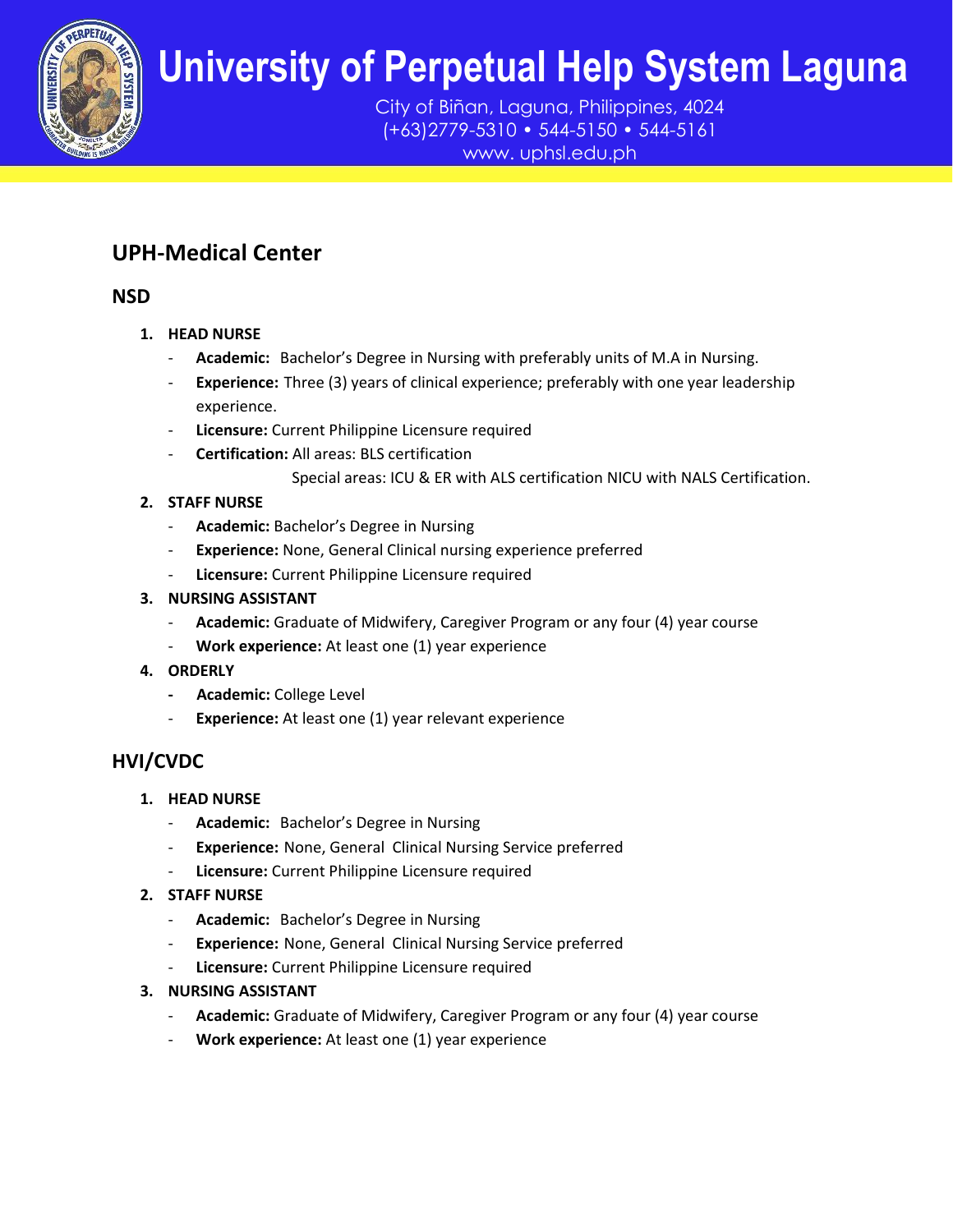

City of Biñan, Laguna, Philippines, 4024 (+63)2779-5310 • 544-5150 • 544-5161

www. uphsl.edu.ph

### **4. ORDERLY**

- **Academic:** College Level
- **Experience:** At least one (1) year relevant experience

### **CENTRAL SUPPLY**

- **1. CSR ASSOCIATE**
	- **CSR ASSOCIATE**<br>- **Academic:** Graduate of any four (4) year health-related course.
	- **Experience:** With or without work experience but preferably with work or training in related field.
	- **Knowledge & Skills Requirements:** Knowledge of the hospital setting and inventory management. Computer literate.

### **RADIOLOGY**

- **1. RADIOLOGIC TECHNOLOGIST**
	- Academic: Graduate of BS Radiologic Technologist
	- **Experience:** Atleast 2 years' experience with knowledge in CT-Scan and Ultrasound

### **LABORATORY**

- **1. MEDICAL TECHNOLOGIST**
	- **Academic:** Graduate of Medical Technologist with current Philippine Licensure required.
	- **Experience:** At least 1 year relevant experience.
- **2. LABORATORY RECEPTIONIST**
	- **Academic:** BS Medical Technology graduate
	- **Experience:** With experience with Microsoft Office

### **NUCLEAR MEDICINE**

### **1. NUCLEAR MEDICINE TECHNOLOGIST**

- **Academic:** Graduate of Medical Technology with current Philippine Licensure required. Open for fresh graduate.
- **Experience:** Has relevant training and experience in Nuclear Medicine unit
- **Certification:** Preferably completed the course on Medical Use of Radioisotopes+ conducted by the Philippine Nuclear Research Institute.